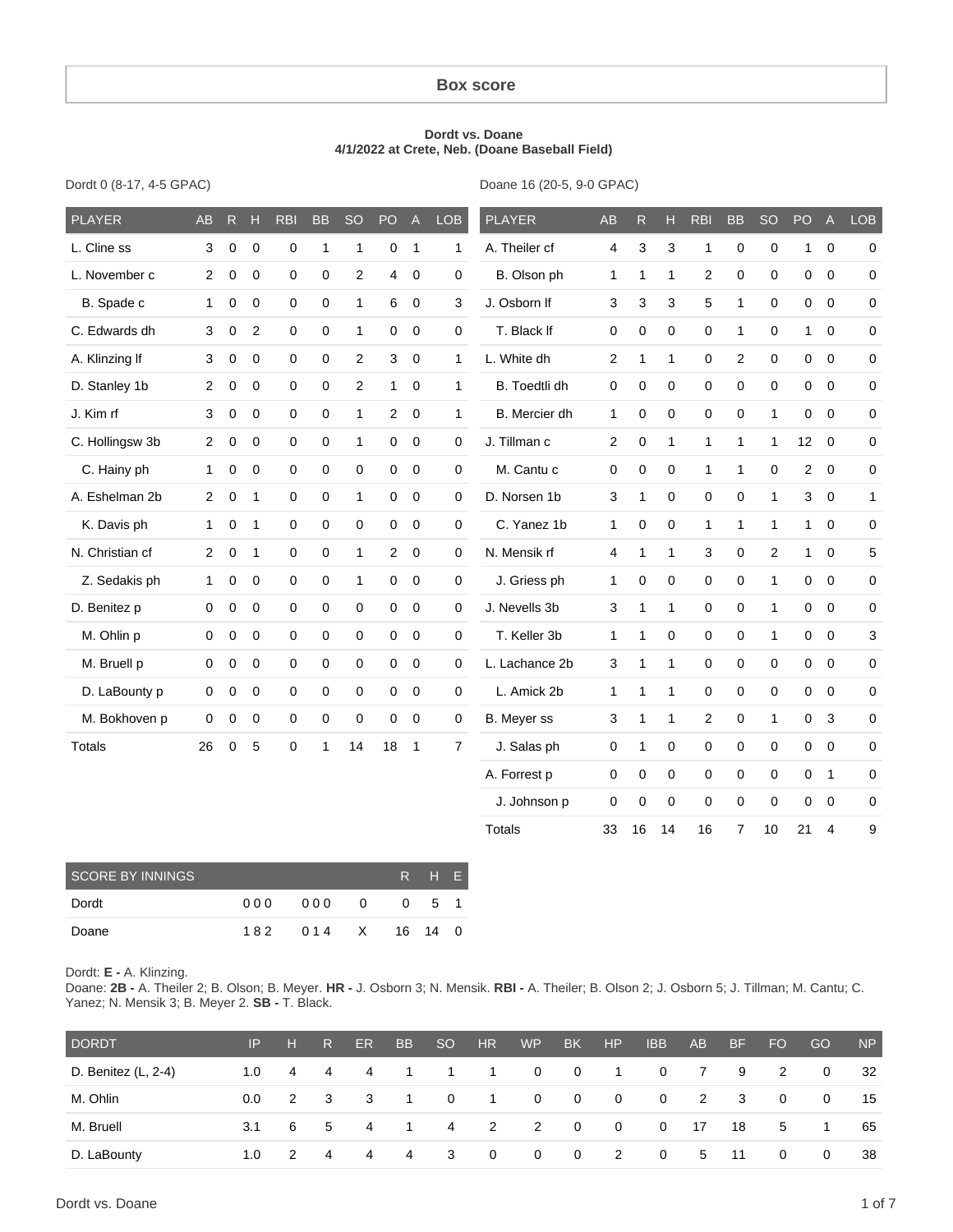| M. Bokhoven         | $0.2^{\circ}$ | $\mathbf{0}$   | 0                       | 0            | $\mathbf 0$ | 2             | $\mathbf 0$    | $\mathbf 0$    | $\overline{0}$ | $\overline{0}$ | $\overline{0}$ | 2  | 2         | $\mathbf 0$ | 0  | 11             |
|---------------------|---------------|----------------|-------------------------|--------------|-------------|---------------|----------------|----------------|----------------|----------------|----------------|----|-----------|-------------|----|----------------|
| Totals              | 6.0           | 14             | 16                      | 15           | 7           | 10            | 4              | 2              | $\overline{0}$ | 3              | $\mathbf 0$    | 33 | 43        | 7           | 1  | 161            |
| DOANE               | IP.           | Æ              | R.                      | <b>ER</b>    | <b>BB</b>   | <sub>SO</sub> | H <sub>R</sub> | <b>WP</b>      | <b>BK</b>      | <b>HP</b>      | <b>IBB</b>     | AB | <b>BF</b> | <b>FO</b>   | GO | N <sub>P</sub> |
| A. Forrest (W, 3-1) | 5.0           | 4              | $\overline{\mathbf{0}}$ | $\mathbf{0}$ | 1           | 10            | $\overline{0}$ | $\overline{0}$ | $\overline{0}$ | $\mathbf 0$    | $\mathbf 0$    | 19 | 20        | 2           | 3  | 80             |
| J. Johnson          | 2.0           | $\overline{1}$ | $\Omega$                | 0            | $\mathbf 0$ | 4             | $\overline{0}$ | 1              | $\mathbf{0}$   | -1             | $\mathbf 0$    | 7  | 8         | 1           | 1  | 33             |
| Totals              | 7.0           | 5              | $\Omega$                | 0            |             | 14            | $\overline{0}$ | 1.             | 0              | 1              | $\mathbf{0}$   | 26 | 28        | 3           | 4  | 113            |

Dordt: **Batters Faced -** D. Benitez 9; M. Ohlin 3; M. Bruell 18; D. LaBounty 11; M. Bokhoven 2. **HBP -** D. Benitez; D. LaBounty 2. Doane: **Batters Faced -** A. Forrest 20; J. Johnson 8. **HBP -** J. Johnson.

**Start:** 12:00 PM **Duration:** 2:33 **Attendance:** 0

Weather: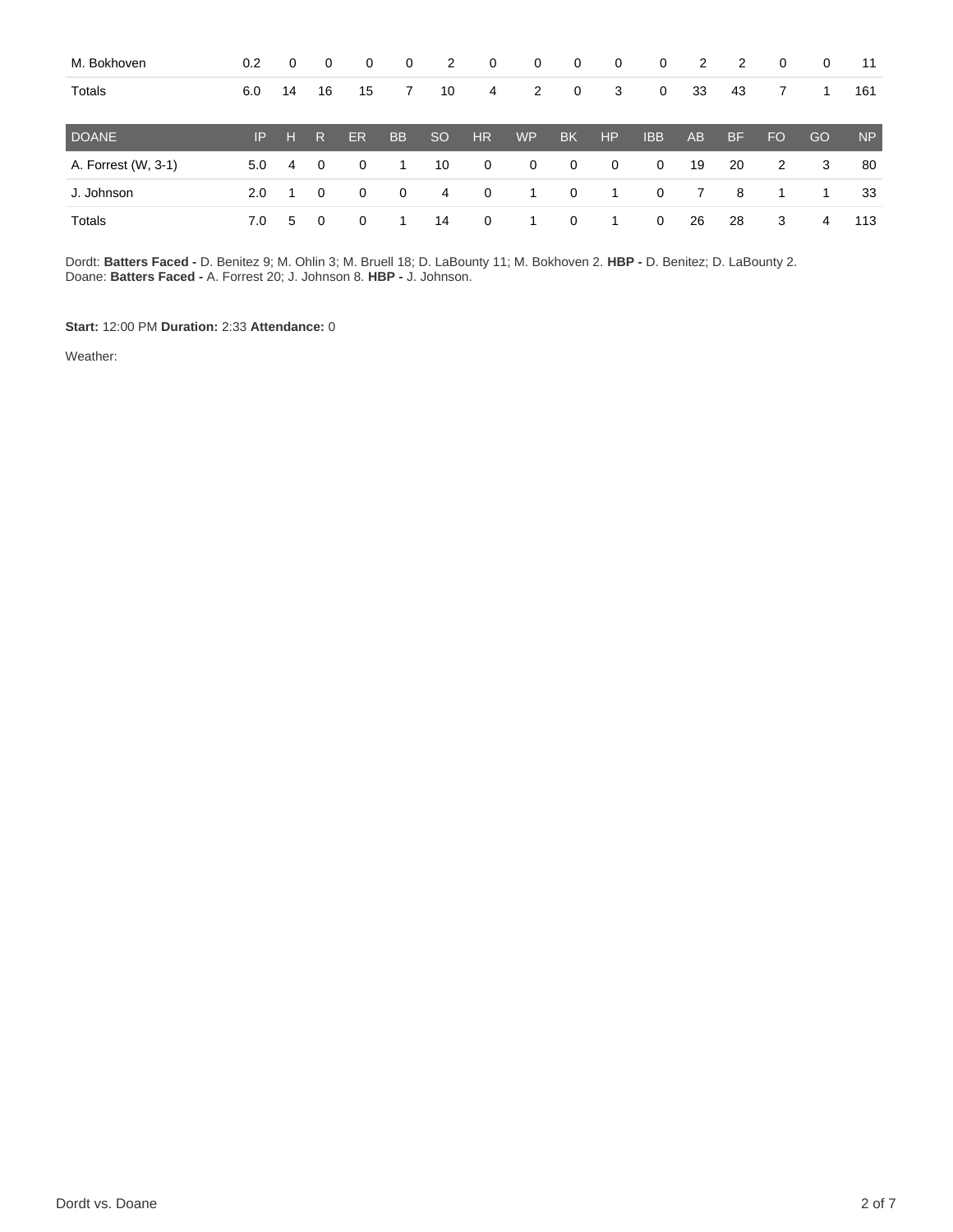# **Scoring Summary**

| <b>INNINGS</b>           | <b>PLAY</b>                                                                                            | $V - H$  |
|--------------------------|--------------------------------------------------------------------------------------------------------|----------|
| Doane<br>1st             | J. Osborn homered to left field, RBI.                                                                  | $0 - 1$  |
| Doane<br>2 <sub>nd</sub> | B. Meyer doubled down the rf line, 2 RBI; L. Lachance scored; J. Nevells scored.                       | $0 - 3$  |
| Doane<br>2 <sub>nd</sub> | A. Theiler doubled to left center, RBI; B. Meyer scored.                                               | $0 - 4$  |
| Doane<br>2 <sub>nd</sub> | J. Osborn homered down the If line, 2 RBI; A. Theiler scored.                                          | $0 - 6$  |
| Doane<br>2 <sub>nd</sub> | N. Mensik homered to left field, 3 RBI; D. Norsen scored, unearned; L. White scored.                   | $0 - 9$  |
| Doane<br>3rd             | J. Osborn homered to left field, 2 RBI; A. Theiler scored.                                             | $0 - 11$ |
| Doane<br>5th             | J. Tillman walked, RBI; B. Toedtli advanced to second; J. Osborn advanced to third; A. Theiler scored. | $0 - 12$ |
| Doane<br>6th             | B. Olson doubled to right field, 2 RBI; J. Salas advanced to third; L. Amick scored; T. Keller scored. | $0 - 14$ |
| Doane<br>6th             | M. Cantu walked, RBI; T. Black advanced to second; B. Olson advanced to third; J. Salas scored.        | $0 - 15$ |
| Doane<br>6th             | C. Yanez walked, RBI; M. Cantu advanced to second; T. Black advanced to third; B. Olson scored.        | $0 - 16$ |

# **All Plays**

# **Dordt Top of 1st Inning**

L. Cline flied out to cf. (1 out)

L. November struck out looking. (2 out)

C. Edwards singled to right field.

A. Klinzing grounded out to p. (3 out)

**Inning Summary: 0 Runs , 1 Hits , 0 Errors , 1 LOB**

## **Doane Bottom of 1st Inning**

A. Theiler flied out to lf. (1 out)

**J. Osborn homered to left field, RBI.**

L. White walked.

J. Tillman hit by pitch; L. White advanced to second.

T. Black pinch ran for J. Tillman.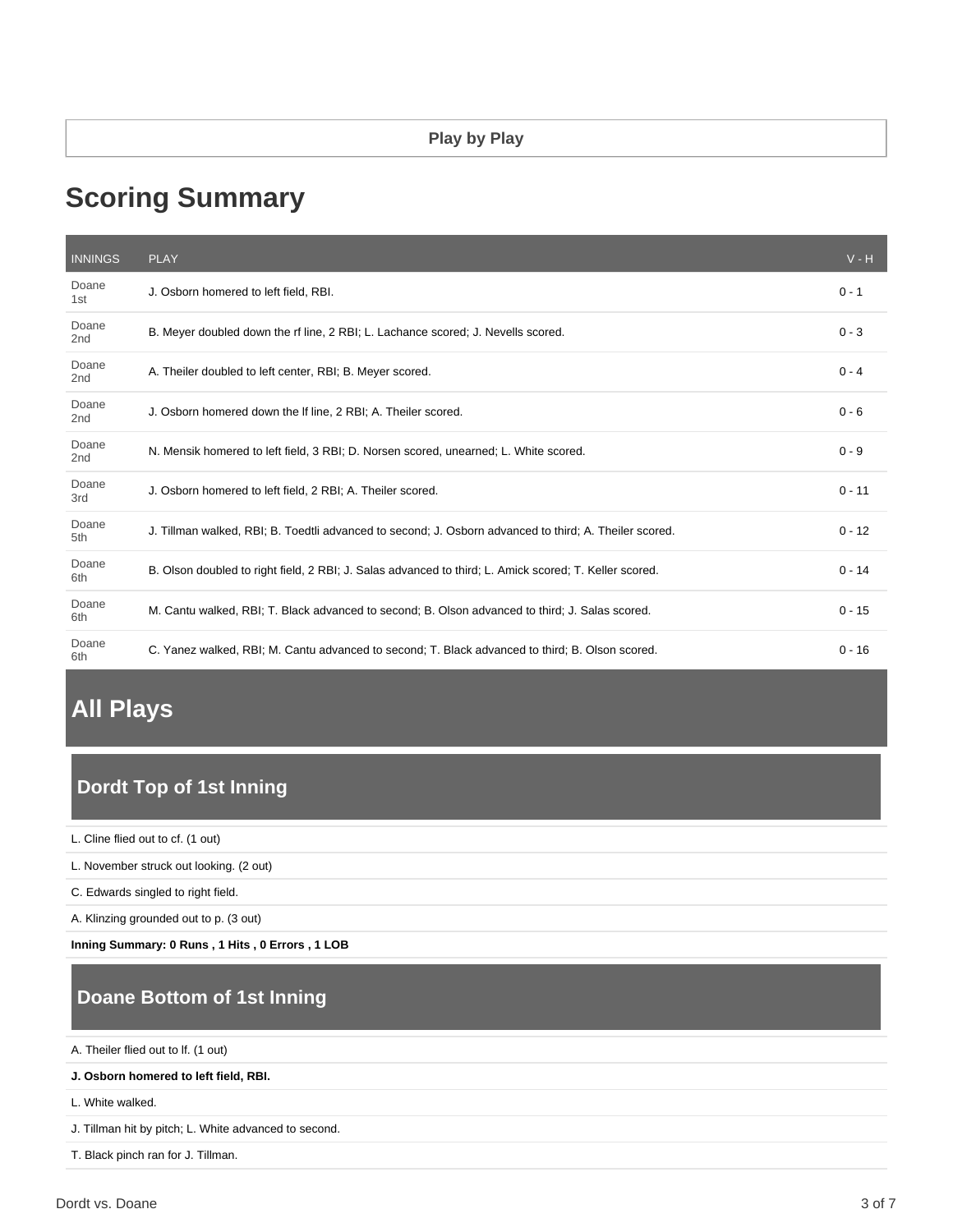N. Mensik flied out to cf. (3 out)

**Inning Summary: 1 Runs , 1 Hits , 0 Errors , 2 LOB**

#### **Dordt Top of 2nd Inning**

J. Tillman to c for T. Black.

D. Stanley struck out looking. (1 out)

J. Kim struck out swinging. (2 out)

C. Hollingsw struck out swinging. (3 out)

**Inning Summary: 0 Runs , 0 Hits , 0 Errors , 0 LOB**

## **Doane Bottom of 2nd Inning**

J. Nevells singled to shortstop.

L. Lachance singled to center field; J. Nevells advanced to second.

**B. Meyer doubled down the rf line, 2 RBI; L. Lachance scored; J. Nevells scored.**

M. Ohlin to p for D. Benitez.

**A. Theiler doubled to left center, RBI; B. Meyer scored.**

**J. Osborn homered down the lf line, 2 RBI; A. Theiler scored.**

L. White walked.

M. Bruell to p for M. Ohlin.

J. Tillman struck out swinging. (1 out)

L. White advanced to second on a wild pitch.

D. Norsen reached first on a fielding error by lf.

**N. Mensik homered to left field, 3 RBI; D. Norsen scored, unearned; L. White scored.**

J. Nevells struck out swinging. (2 out)

L. Lachance flied out to rf. (3 out)

**Inning Summary: 8 Runs , 6 Hits , 1 Errors , 0 LOB**

## **Dordt Top of 3rd Inning**

A. Eshelman struck out swinging. (1 out)

N. Christian struck out swinging. (2 out)

L. Cline grounded out to ss. (3 out)

**Inning Summary: 0 Runs , 0 Hits , 0 Errors , 0 LOB**

## **Doane Bottom of 3rd Inning**

B. Meyer struck out swinging. (1 out)

A. Theiler doubled down the rf line.

**J. Osborn homered to left field, 2 RBI; A. Theiler scored.**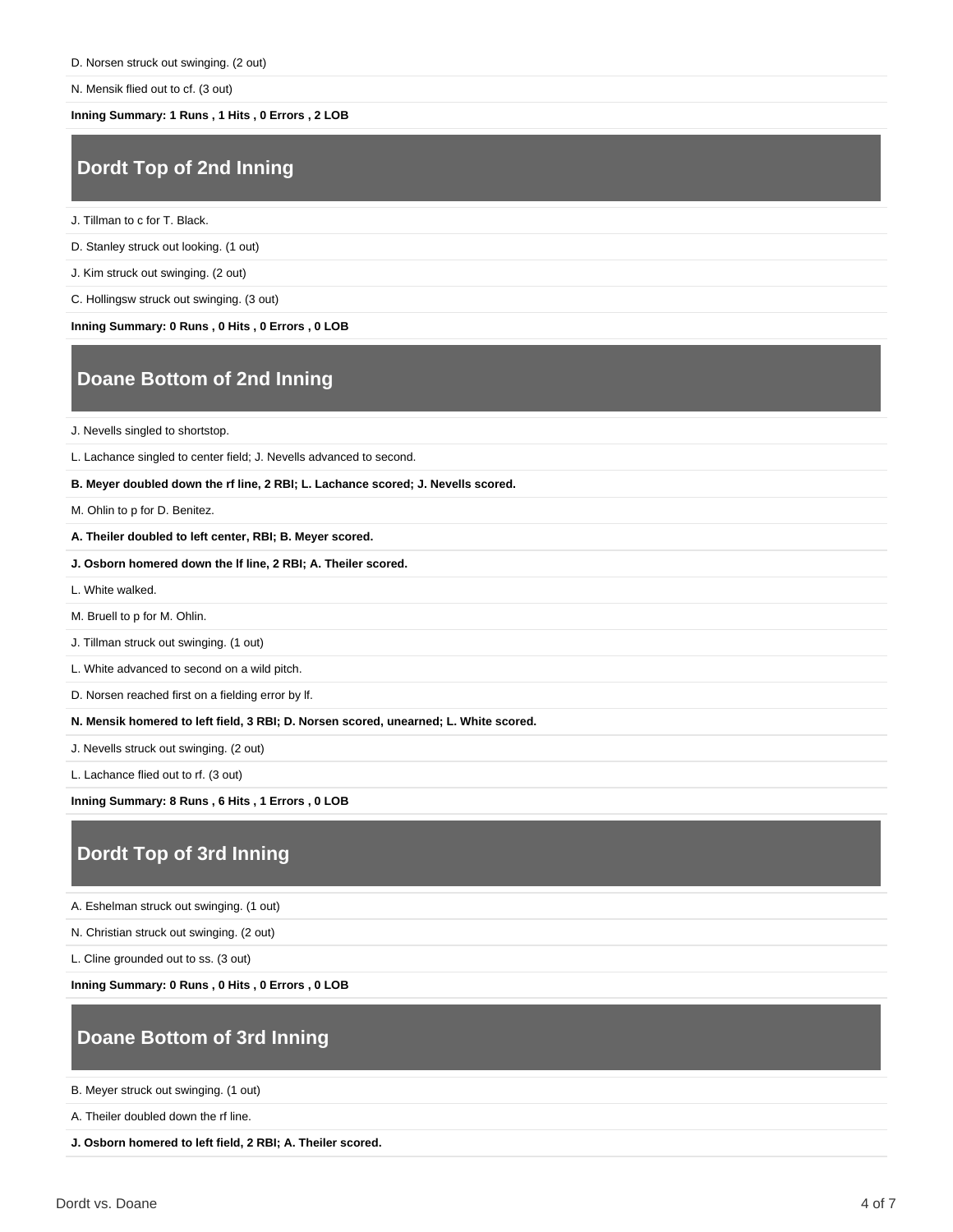- L. White flied out to lf. (2 out)
- J. Tillman singled to left field.
- T. Black pinch ran for J. Tillman.
- T. Black stole second.
- D. Norsen flied out to lf. (3 out)

**Inning Summary: 2 Runs , 3 Hits , 0 Errors , 1 LOB**

#### **Dordt Top of 4th Inning**

J. Tillman to c for T. Black.

L. November struck out looking. (1 out)

C. Edwards singled to center field.

A. Klinzing struck out looking. (2 out)

D. Stanley struck out swinging. (3 out)

**Inning Summary: 0 Runs , 1 Hits , 0 Errors , 1 LOB**

#### **Doane Bottom of 4th Inning**

B. Spade to c for L. November.

N. Mensik struck out swinging. (1 out)

J. Nevells grounded out to ss. (2 out)

L. Lachance flied out to cf. (3 out)

**Inning Summary: 0 Runs , 0 Hits , 0 Errors , 0 LOB**

#### **Dordt Top of 5th Inning**

J. Kim grounded out to ss. (1 out)

C. Hollingsw flied out to rf. (2 out)

A. Eshelman singled up the middle.

N. Christian singled through the right side; A. Eshelman advanced to third.

L. Cline walked; N. Christian advanced to second.

B. Spade struck out looking. (3 out)

**Inning Summary: 0 Runs , 2 Hits , 0 Errors , 3 LOB**

## **Doane Bottom of 5th Inning**

B. Meyer lined out to rf. (1 out)

A. Theiler singled to right field.

A. Theiler advanced to second on a wild pitch.

J. Osborn walked.

L. White singled to center field; J. Osborn advanced to second; A. Theiler advanced to third.

B. Toedtli pinch ran for L. White.

D. LaBounty to p for M. Bruell.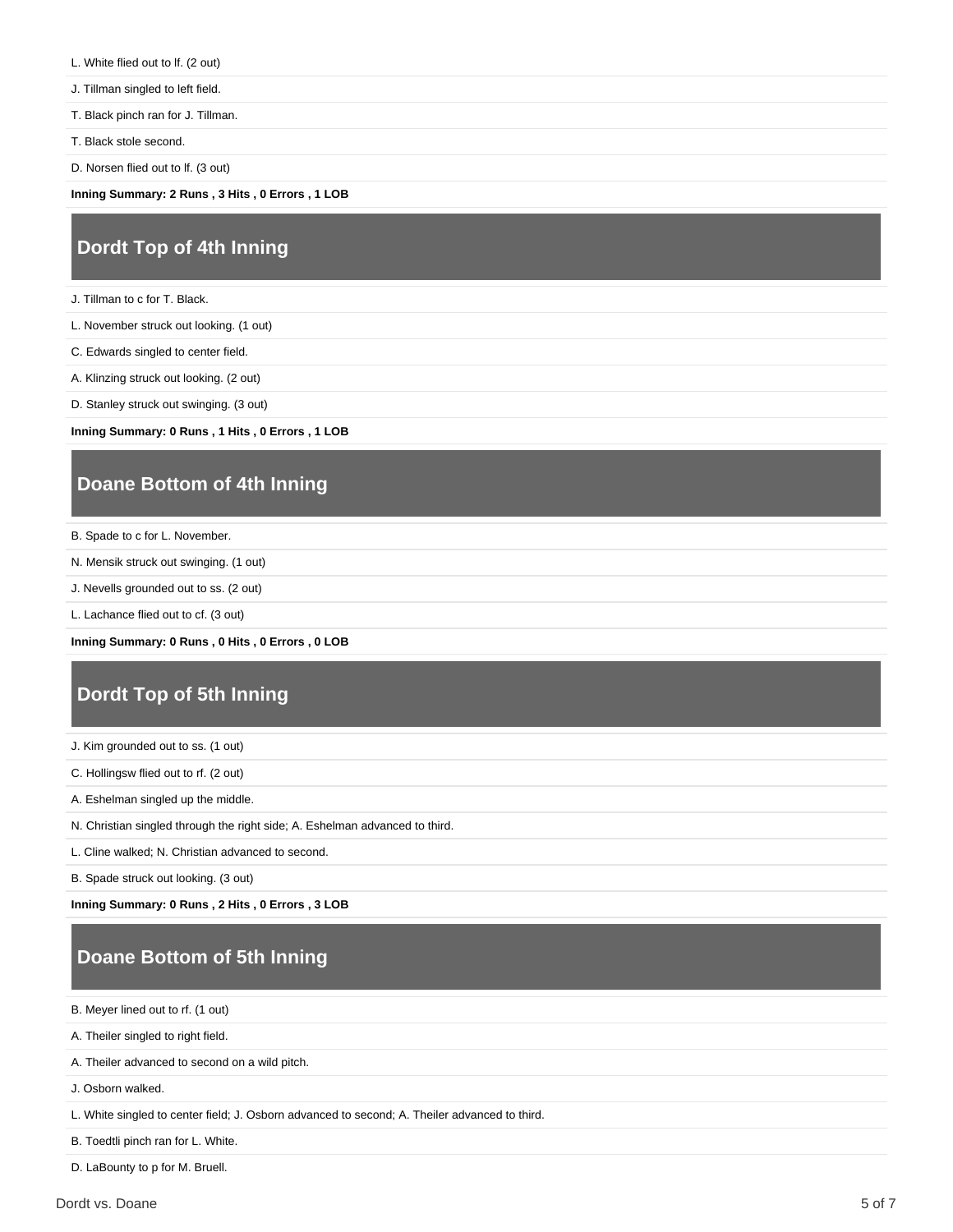#### **J. Tillman walked, RBI; B. Toedtli advanced to second; J. Osborn advanced to third; A. Theiler scored.**

C. Yanez pinch hit for D. Norsen.

C. Yanez struck out looking. (2 out)

J. Griess pinch ran for J. Tillman.

N. Mensik struck out swinging. (3 out)

**Inning Summary: 1 Runs , 2 Hits , 0 Errors , 3 LOB**

#### **Dordt Top of 6th Inning**

| T. Black to If for J. Osborn.           |
|-----------------------------------------|
| J. Tillman to c for J. Griess.          |
| C. Yanez to 1b.                         |
| T. Keller to 3b for J. Nevells.         |
| J. Johnson to p for A. Forrest.         |
| B. Toedtli to dh.                       |
| C. Edwards struck out swinging. (1 out) |
| A. Klinzing struck out looking. (2 out) |
| D. Stanley hit by pitch.                |
|                                         |

J. Kim grounded out to ss. (3 out)

**Inning Summary: 0 Runs , 0 Hits , 0 Errors , 1 LOB**

#### **Doane Bottom of 6th Inning**

T. Keller hit by pitch.

L. Amick pinch hit for L. Lachance.

L. Amick singled to right field; T. Keller advanced to second.

J. Salas pinch hit for B. Meyer.

J. Salas hit by pitch; L. Amick advanced to second; T. Keller advanced to third.

B. Olson pinch hit for A. Theiler.

**B. Olson doubled to right field, 2 RBI; J. Salas advanced to third; L. Amick scored; T. Keller scored.**

T. Black walked.

B. Mercier pinch hit for B. Toedtli.

B. Mercier struck out swinging. (1 out)

M. Cantu pinch hit for J. Tillman.

**M. Cantu walked, RBI; T. Black advanced to second; B. Olson advanced to third; J. Salas scored.**

**C. Yanez walked, RBI; M. Cantu advanced to second; T. Black advanced to third; B. Olson scored.**

J. Griess pinch hit for N. Mensik.

M. Bokhoven to p for D. LaBounty.

J. Griess struck out looking. (2 out)

T. Keller struck out swinging. (3 out)

**Inning Summary: 4 Runs , 2 Hits , 0 Errors , 3 LOB**